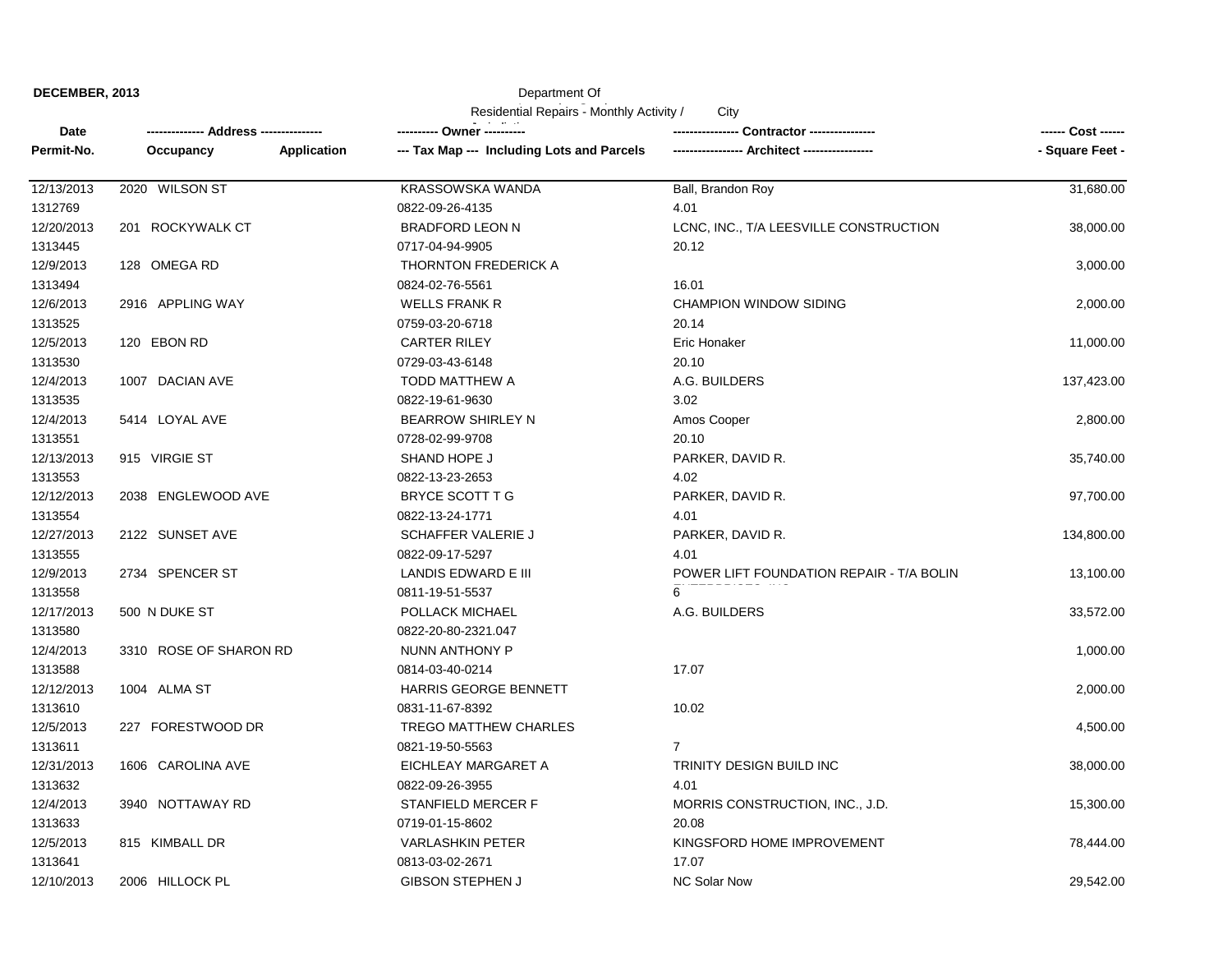**DECEMBER, 2013**

## Department Of

| Residential Repairs - Monthly Activity /<br>City |                         |                    |                                            |                                     |                 |
|--------------------------------------------------|-------------------------|--------------------|--------------------------------------------|-------------------------------------|-----------------|
| Date                                             | --- Address ----------- |                    |                                            | Contractor ---------------          |                 |
| Permit-No.                                       | Occupancy               | <b>Application</b> | --- Tax Map --- Including Lots and Parcels | - Architect -----------             | - Square Feet - |
| 1313642                                          |                         |                    | 0814-01-45-9427                            | 16.04                               |                 |
| 12/5/2013                                        | 715 CARROLL ST          |                    | <b>RENOVISION PROPERTIES LLC</b>           | Renovision Properties, LLC          | 94,300.00       |
| 1313649                                          |                         |                    | 0821-10-46-9953                            | 5                                   |                 |
| 12/9/2013                                        | 1604 VALLEY RUN         |                    | DOTTERS-KATZ SARAH KATHLEEN                | Triangle Landscaping & Construction | 7,400.00        |
| 1313664                                          |                         |                    | 0810-10-35-9279                            | 20.15                               |                 |
| 12/9/2013                                        | 1210 DAWKINS ST         |                    | <b>TORRES UBALDO</b>                       |                                     | 1,000.00        |
| 1313680                                          |                         |                    | 0821-20-92-5473                            | 13.01                               |                 |
| 12/10/2013                                       | 5215 GREYFIELD BLVD     |                    | TURNER KATHLEEN M                          | REGIONAL WATERPROOFING CO INC       | 6,000.00        |
| 1313683                                          |                         |                    | 0729-01-15-0702                            | 20.11                               |                 |
| 12/12/2013                                       | 3023 ANGIER AVE         |                    | HILL SHEILA RENEE                          | <b>ANDRE ALLEN</b>                  | 1,000.00        |
| 1313685                                          |                         |                    | 0840-05-08-1613                            | 18.02                               |                 |
| 12/13/2013                                       | 1307 GLENDALE AVE       |                    | <b>BILLEAUD EMILEE</b>                     | <b>JOYCE RICE</b>                   | 15,000.00       |
| 1313686                                          |                         |                    | 0832-17-01-6769                            | $\overline{2}$                      |                 |
| 12/11/2013                                       | 2302 RIDGEFIELD DR      |                    | ALTEMUELLER JEWELL H                       | <b>CHAMPION WINDOW SIDING</b>       | 20,857.00       |
| 1313687                                          |                         |                    | 0708-03-42-4985                            | 20.12                               |                 |
| 12/10/2013                                       | 508 N BUCHANAN BLVD     |                    | <b>GARRETT BUILDERS LLC</b>                | <b>DANIEL RIOS</b>                  | 9,166.44        |
| 1313693                                          |                         |                    | 0822-19-61-0545                            | 3.02                                |                 |
| 12/12/2013                                       | 217 W TRINITY AVE       |                    | DANIEL ROGER                               |                                     | 52,000.00       |
| 1313696                                          |                         |                    | 0832-17-00-2872                            | 2                                   |                 |
| 12/12/2013                                       | 18 HARVEY PL            |                    | <b>STOWELL DAVID PORTER</b>                | TRIPLE AUGHT BUILDERS, LLC          | 135,000.00      |
| 1313697                                          |                         |                    | 0810-06-49-3829                            | 20.17                               |                 |
| 12/12/2013                                       | 5203 REAMS RUN RD       |                    | NICHOLS WILLIAM L                          | W.D. OSBORNE GENERAL CONTRACTOR     | 29,100.00       |
| 1313703                                          |                         |                    | 0729-04-82-6520                            | 20.10                               |                 |
| 12/11/2013                                       | 2756 MCDOWELL RD        |                    | PEACOCK JAMES JR                           | Chris Underwood                     | 15,005.00       |
| 1313706                                          |                         |                    | 0811-19-61-4140                            | 6                                   |                 |
| 12/12/2013                                       | 1901 SO HI DR           |                    | LOWE JAMES SIDNEY                          | Perry, Barry L.                     | 66,480.00       |
| 1313707                                          |                         |                    | 0739-02-58-5168                            | 20.14                               |                 |
| 12/13/2013                                       | 4 REFLECTION WAY        |                    | <b>BANAWAN SAMMY F</b>                     | <b>GARUDA CUSTOM DECKS</b>          | 12,600.00       |
| 1313713                                          |                         |                    | 0727-01-35-0720                            | 20.12                               |                 |
| 12/13/2013                                       | 10 ST JAMES CT          |                    | <b>COOK RALPH ELLSWORTH</b>                | <b>GARUDA CUSTOM DECKS</b>          | 8,100.00        |
| 1313714                                          |                         |                    | 0718-02-58-8119                            | 20.11                               |                 |
| 12/20/2013                                       | 4805 HIGHGATE DR        |                    | <b>BROLA LISBETH A TRUSTEE</b>             | HUGHES CONTRACTING INC              | 12,592.00       |
| 1313715                                          |                         |                    | 0718-02-68-7422                            | 20.11                               |                 |
| 12/18/2013                                       | 2701 PICKETT RD         |                    | FOREST AT DUKE INC                         | KOEHLER FAMILY ENTERPRISES, INC     | 200.00          |
| 1313716                                          |                         |                    | 0810-07-59-3307                            | 20.15                               |                 |
| 12/18/2013                                       | 2701 PICKETT RD         |                    | FOREST AT DUKE INC                         | KOEHLER FAMILY ENTERPRISES, INC     | 200.00          |
| 1313717                                          |                         |                    | 0810-07-59-3307                            | 20.15                               |                 |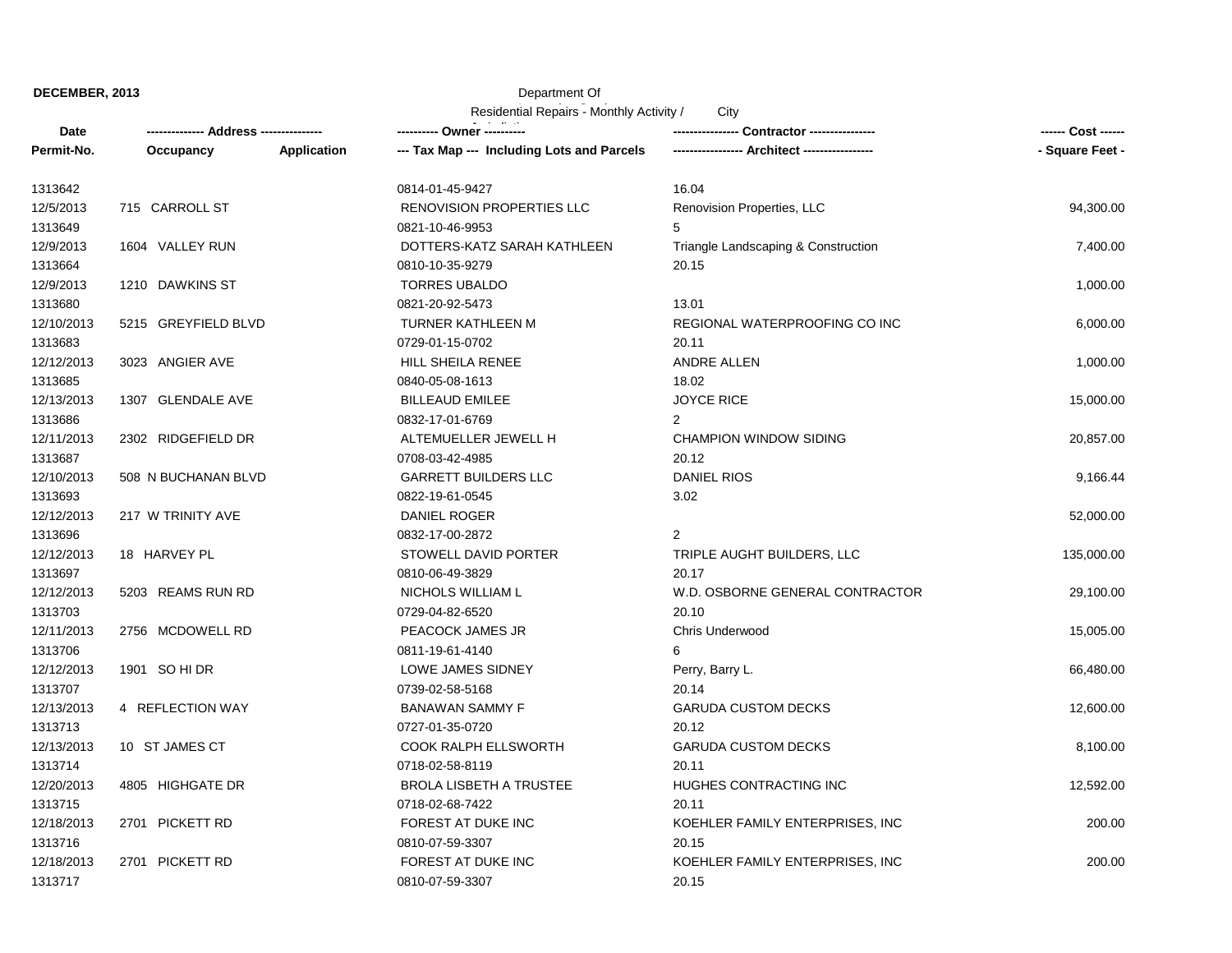**DECEMBER, 2013**

## Department Of

Residential Repairs - Monthly Activity /

**City** 

| <b>Date</b> | ------------- Address -------------- |             | ---------- Owner ----------                |                                         | ------ Cost ------ |
|-------------|--------------------------------------|-------------|--------------------------------------------|-----------------------------------------|--------------------|
| Permit-No.  | Occupancy                            | Application | --- Tax Map --- Including Lots and Parcels |                                         | - Square Feet -    |
| 12/18/2013  | 2701 PICKETT RD                      |             | FOREST AT DUKE INC                         | KOEHLER FAMILY ENTERPRISES, INC         | 200.00             |
| 1313723     |                                      |             | 0810-07-59-3307                            | 20.15                                   |                    |
| 12/13/2013  | 3818 DARBY RD                        |             | MERSON MICHAEL H                           | King Construction Co., Inc., William C. | 40,075.00          |
| 1313724     |                                      |             | 0719-01-39-2098                            | 20.08                                   |                    |
| 12/18/2013  | 7 TWINLEAF PL                        |             | <b>OLSEN DOUGLAS PATRICK</b>               | <b>LEGACY BUILDERS GROUP</b>            | 64,000.00          |
| 1313726     |                                      |             | 0813-16-73-7334                            | 17.07                                   |                    |
| 12/13/2013  | 18 BURGESS LN                        |             | ALSTON RUBAN N                             | Kenneth A. Dunn                         | 2,400.00           |
| 1313728     |                                      |             | 0820-06-37-1532                            | $\overline{7}$                          |                    |
| 12/16/2013  | 1413 CLARENDON ST                    |             | LUTZ WORTH ARTHUR III                      | SCHMITZ, BOB                            | 29,500.00          |
| 1313730     |                                      |             | 0822-10-46-2843                            | 4.01                                    |                    |
| 12/16/2013  | 1411 CLARENDON ST                    |             | LUTZ WORTH ARTHUR III                      | SCHMITZ, BOB                            | 29,500.00          |
| 1313731     |                                      |             | 0822-10-46-2748                            | 4.01                                    |                    |
| 12/13/2013  | 1805 CAPPS ST                        |             | FULTON LOUIS E                             | CARY RECONSTRUCTION CO., LLC.           | 79,136.36          |
| 1313743     |                                      |             | 0830-10-35-8761                            | 20.09                                   |                    |
| 12/19/2013  | 2707 LAWNDALE AVE                    |             | MONSEIN INVESTMENT LLC                     | ALUMINUM CO OF N.C.                     | 6,000.00           |
| 1313745     |                                      |             | 0812-16-94-9283                            | 4.02                                    |                    |
| 12/20/2013  | 5025 STEPHENS LN                     |             | <b>COOKE MORRIS FREEMAN JR</b>             | <b>REXBUILT CONSTRUCTION</b>            | 3,206.00           |
| 1313756     |                                      |             | 0834-01-09-2605                            | 16.01                                   |                    |
| 12/20/2013  | 4325 SWARTHMORE RD                   |             | <b>STELLA MICHAEL</b>                      | Sierra Structures, Inc.                 | 2,800.00           |
| 1313767     |                                      |             | 0709-04-93-0778                            | 20.18                                   |                    |
| 12/18/2013  | 2125 WILSON ST                       |             | <b>GILBERT BENJAMIN</b>                    | Longleaf Building & Restoration Inc.    | 90,000.00          |
| 1313770     |                                      |             | 0822-09-15-4909                            | 4.01                                    |                    |
| 12/18/2013  | 112 CHESTNUT ST                      |             | K & E PROPERTIES LLC                       | Prince & Sons, Inc.                     | 45,000.00          |
| 1313779     |                                      |             | 0821-16-84-4042                            | 12.01                                   |                    |
| 12/19/2013  | 811 HALE ST                          |             | <b>HALLYBURTON MATTHEW B</b>               | BERCON BUILDING COMPANY INCORPORATED    | 45,100.00          |
| 1313789     |                                      |             | 0822-13-13-5033                            | 4.02                                    |                    |
| 12/19/2013  | 4 MISTY POND DR                      |             | <b>DSM BUILDERS INC</b>                    | TOLEDO BUILDERS LLC                     | 2,800.00           |
| 1313791     |                                      |             | 0852-01-28-6568                            | 20.12                                   |                    |
| 12/31/2013  | 7807 LEONARDO DR                     |             | LEONARDO HOTEL ONE LLC                     | Brookwood Construction, LLC             | 737,185.00         |
| 1313794     |                                      |             | 0718-03-23-1243                            | 20.12                                   |                    |
| 12/31/2013  | 9 CAMBIAN PL                         |             | <b>SUTTON CONRAD</b>                       | <b>CHARO SUTTON</b>                     | 2,400.00           |
| 1313795     |                                      |             | 0842-01-25-9145                            | 18.01                                   |                    |
| 12/18/2013  | 2742 OLD SUGAR RD                    |             | <b>STOKES LUCY G</b>                       | Hetherington, Stephen Michael           | 10,000.00          |
| 1313797     |                                      |             | 0810-12-75-8790                            | 20.07                                   |                    |
| 12/22/2013  | 202 SOUTH BEND DR                    |             | <b>HANSON REIC PETER</b>                   | Eric and Esther Hanson                  | 46,504.00          |
| 1313809     |                                      |             | 0717-02-66-9861                            | 20.12                                   |                    |
| 12/20/2013  | 1403 NORTON ST                       |             | <b>LEW MARCI</b>                           | DOWNEY, S.R.                            | 4,733.00           |